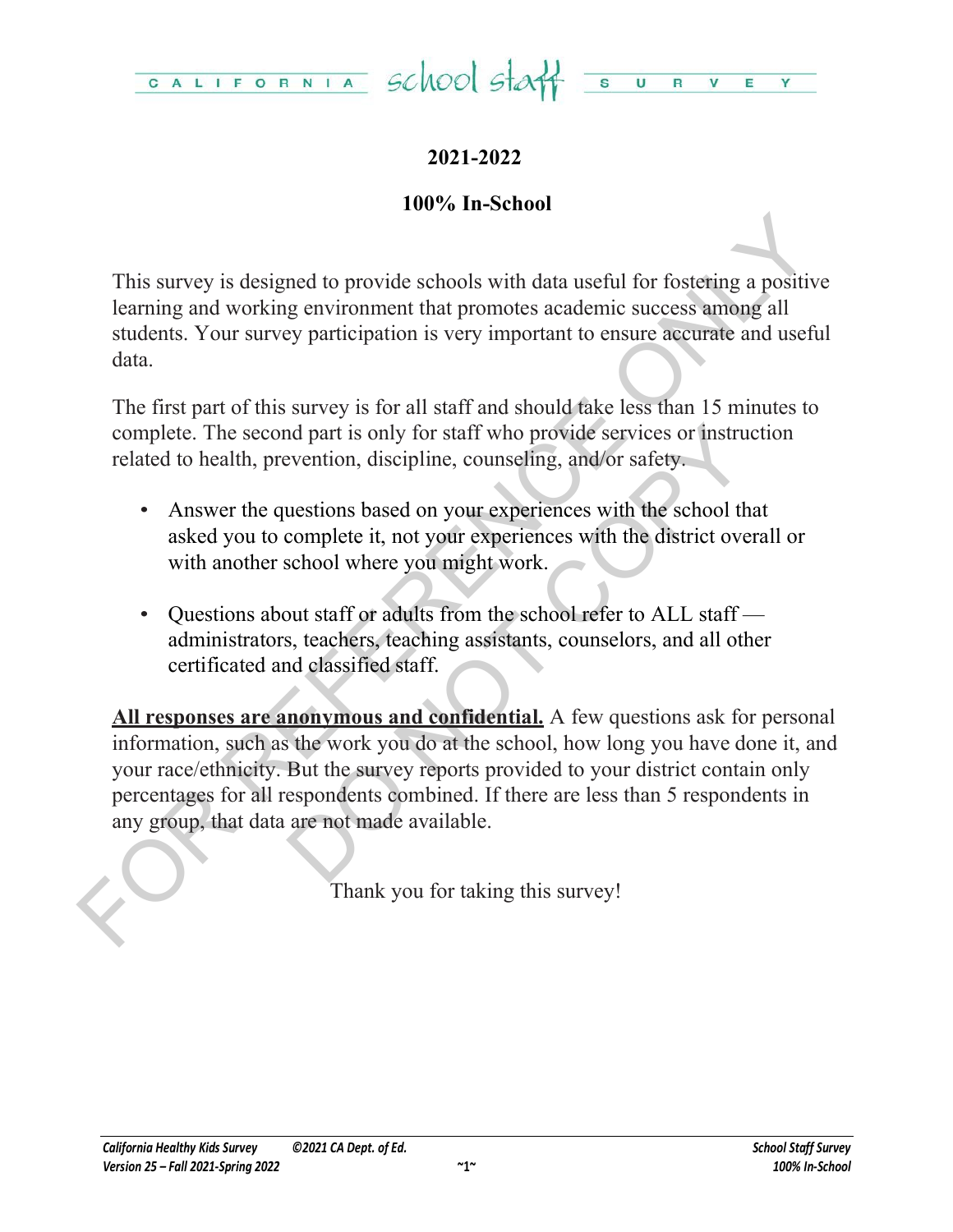

### *Note: This survey is typically administered online. This PDF is provided for review only. Please do not administer without permission.*

### **SECTION 1**

### **1. What is your role(s) at this school?** *(Mark All That Apply.)*

- **A)** Teacher in grade 4 or below
- **B)** Teacher in grade 5 or above
- **C)** Special education teacher
- **D)** Administrator
- **E)** Prevention staff, nurse, or health aide
- **F)** Counselor, psychologist
- **G)** Police, resource officer, or safety personnel
- **H)** Paraprofessional, teacher assistant, or instructional aide
- **I)** Other certificated staff (e.g., librarian)
- **J)** Other classified staff (e.g., janitor, secretarial or clerical, food service)
- **K)** Other service provider (e.g., speech, occupational, physical therapist)

### **Students' School Schedule**

**SECTION 1**<br>
SECTION 1<br>
19 SECTION 1<br>
19 Teacher in grade 4 orbelow<br>
(b) Teacher in grade 3 or showe<br>
(D) Special education technical state<br>
(D) Special education technical state<br>
(D) Special education technical state<br>
(D Sessionce officer, or safety<br>
Le<br>
Le<br>
Le<br>
De lawe returned to their school buildings to attend school. Some students<br>
and returned to the school buildings at all. And some students are doin<br>
ERS (A), (B) OR (J) on #1<br>
of s **This year, some students have returned to their school buildings to attend school. Some students are working from home and not going to the school buildings at all. And some students are doing a combination of both.**

### **[IF RESPONDENT ANSWERS (A), (B), OI**

### **Respond for the majority of students you teach who are enrolled in the school.**

- **2. Which of the following best describes your students' school schedule during the past 30 days?**
	- A) Most of my students went to school in person at the school building for the entire day, Monday through Friday. **[In-School Model]**
	- B) Most of my students participated in school from home for the entire day on most or all weekdays and did not go to the school in person. **[Remote Learning Model]**
	- C) Most of my students went to school in person at the school building for the entire day on some weekdays and participated in school from home on other weekdays. **[Hybrid Model]**
	- D) Most of my students went to school in person at the school building for half of the day and participated in classes from home during the other half of the day on most or all weekdays. **[Hybrid Model]**

### **[AND SKIP TO QUESTION #4]**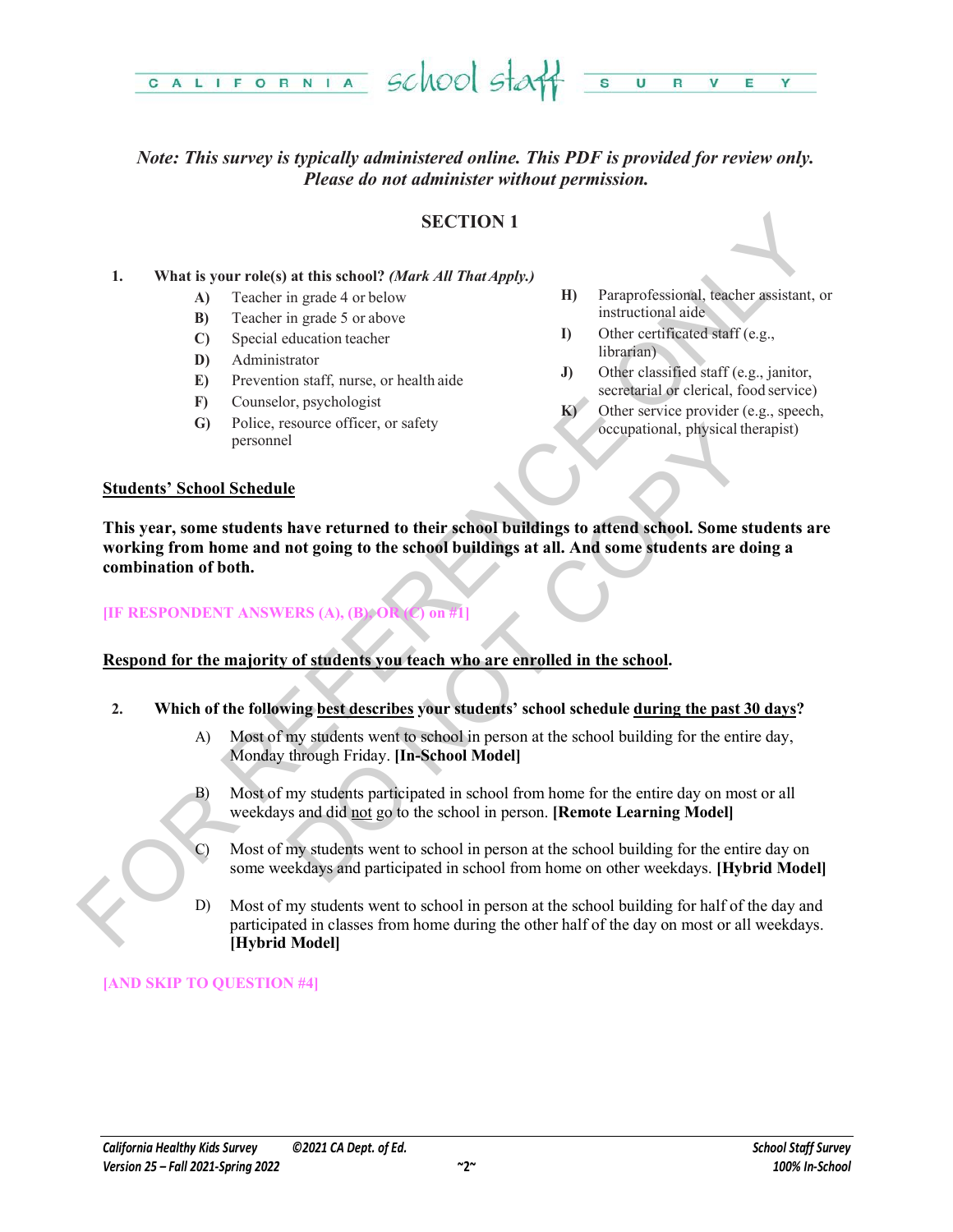

### **[IF RESPONDENT DOES NOT ANSWER (A), (B), OR (C) AND ANSWERS ANY OF (D) THRU (K) on #1]**

### **Respond for the majority of students who are enrolled in the school.**

- **3. Which of the following best describes students' school schedule during the past 30 days?**
	- A) Most students went to school in person at the school building for the entire day, Monday through Friday. **[In-School Model]**
	- B) Most students participated in school from home for the entire day on most or all weekdays and did not go to school in person. **[Remote Learning Model]**
	- C) Most students went to school in person at the school building for the entire day on some weekdays and participated in school from home on other weekdays. **[Hybrid Model]**
- FOR A Mixtures and the following best describes students' school schedule during the past 30 days?<br>
A Most students went to school in person at the school building for the entire day. Monday<br>
through Priday, Hn-School Mod dents went to school in person at the school building for half of the day at<br>et din classes from home during the other half of the day on most or all w<br>**Model**<br>**how many weekdays in an average week did you work from home f** D) Most students went to school in person at the school building for half of the day and participated in classes from home during the other half of the day on most or all weekdays. **[Hybrid Model]**
	- **4. In the past 30 days, how many weekdays in an average week did you work from home for an entire school day?**
		- **A)** 0 days
		- **B)** 1 day
		- **C)** 2 days
		- **D)** 3 days
		- **E)** 4 days
		- **F)** 5 days
	- **5. Do you provide services to the following types of students?** *(Mark All That Apply.)*
		- **A)** Special education
		- **B)** English language learners
		- **C)** None of the above
	- **6. How many years have you worked, in any position, at this school?**
		- **A)** Less than one year
		- **B)** 1 to 2 years
		- **C)** 3 to 5 years
		- **D)** 6 to 10 years
		- **E)** Over 10 years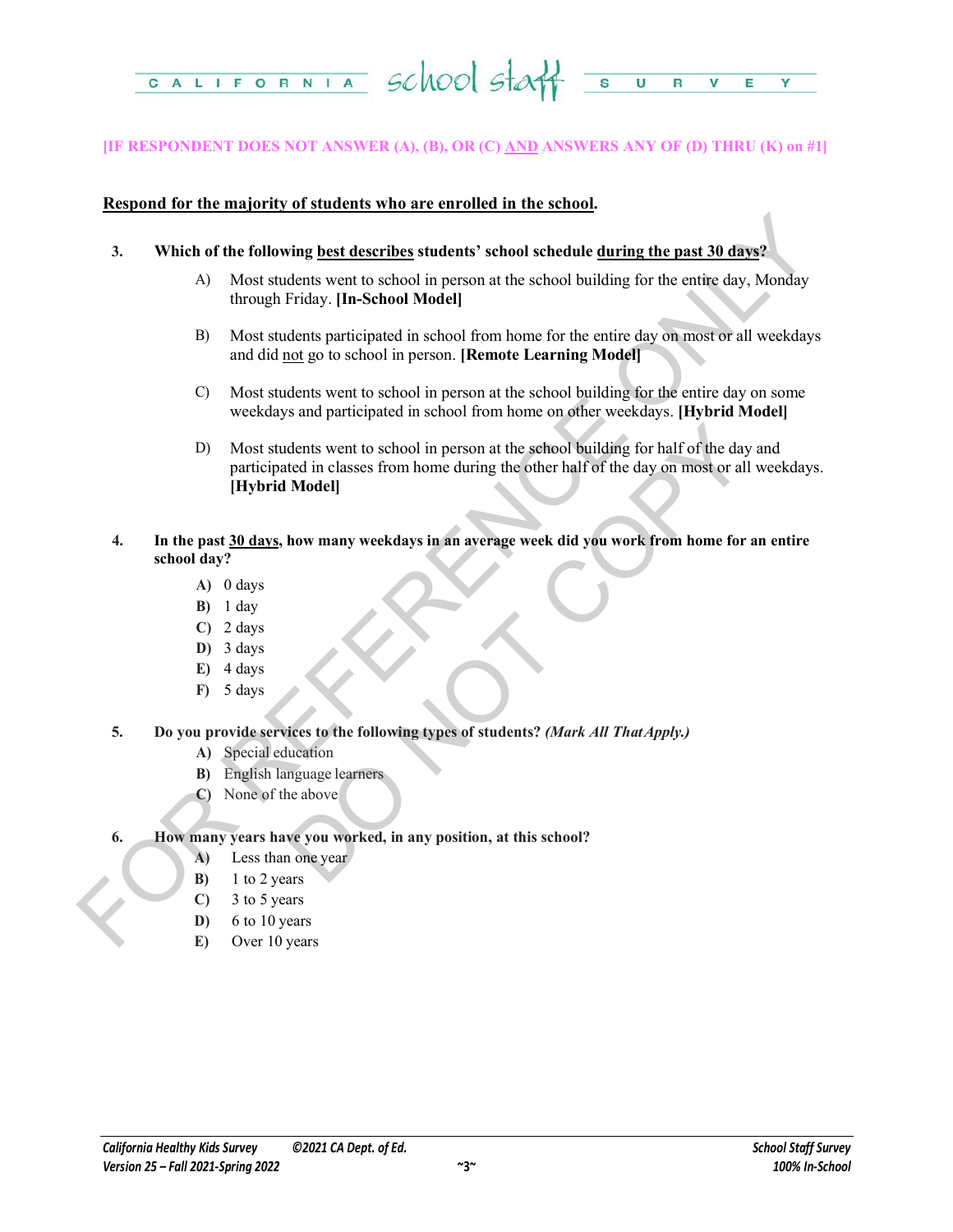

### **7. How many years have you worked at any school in your current position (e.g., teacher, counselor, administrator, food service)?**

- **A)** Less than one year
- **B)** 1 to 2 years
- **C)** 3 to 5 years
- **D)** 6 to 10 years
- **E)** Over 10 years

# FOR THE CHAPTER CONTROL CONTROL CONTROL CONTROL CONTROL CONTROL CONTROL CONTROL CONTROL CONTROL CONTROL CONTROL CONTROL CONTROL CONTROL CONTROL CONTROL CONTROL CONTROL CONTROL CONTROL CONTROL CONTROL CONTROL CONTROL CONTRO **8. What is your race or ethnicity?** (*Mark All That Apply.*)

- **A)** American Indian or Alaska Native
- **B)** Asian or Asian American
- **C)** Black or African American
- **D)** Filipino
- **E)** Hispanic or Latinx
- or Latinx<br>algorithm or Pacific Islander<br>Copy of the Copy of the Copy of the Copy of the Copy of the Copy of the Copy of the Copy of the Copy of the Copy of the Copy of the Copy of the Copy of the Copy of the Copy of the Co **F)** Native Hawaiian or Pacific Islander
- **G)** White
- **H)** Something else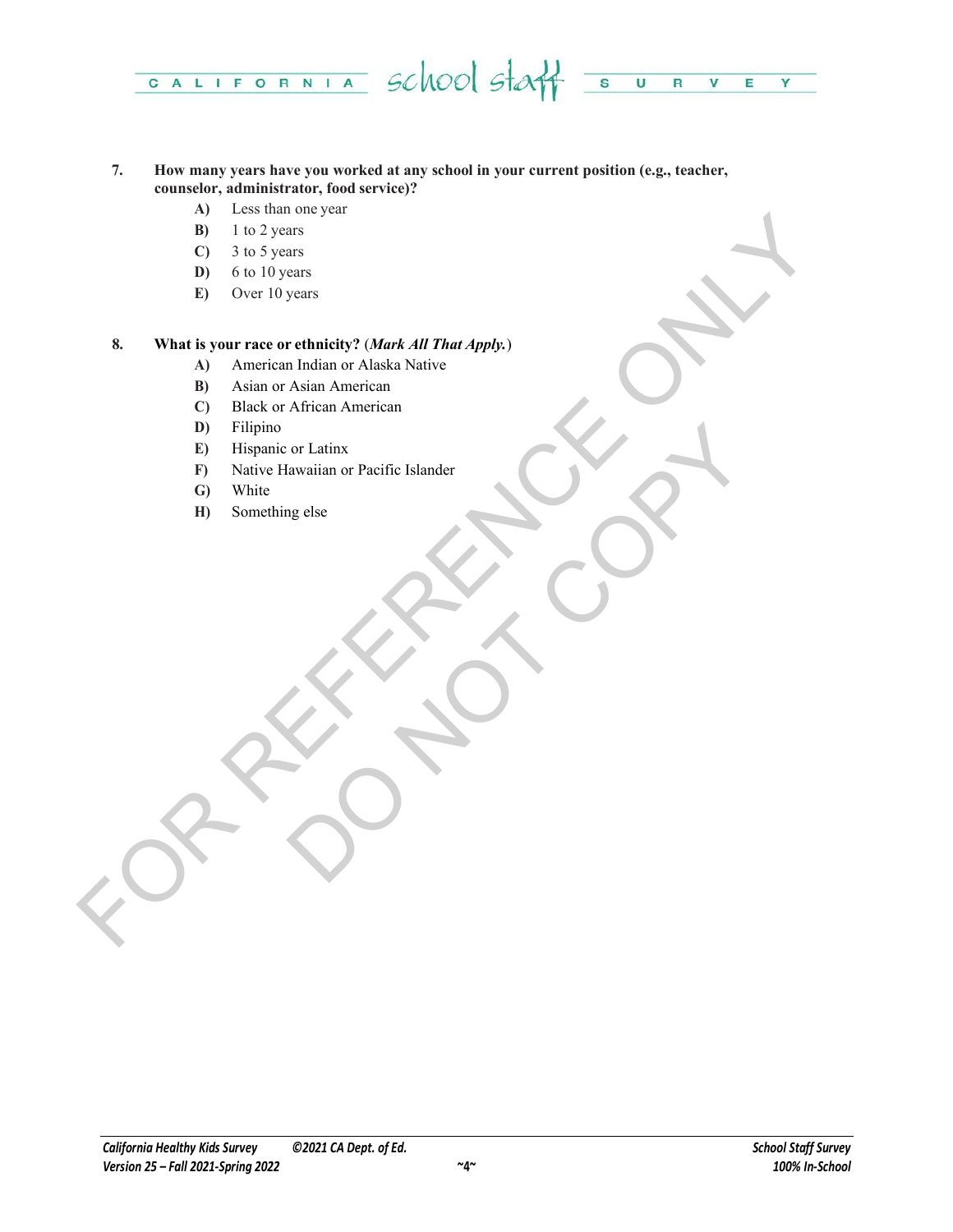CALIFORNIA SCHOOL STAT SURVE  $Y =$ 

**Please indicate how much you agree or disagree with the following statements about this school.**

*This school…*

|     | <i>INIS SCHOOL</i>                                                                                                                           | Strongly<br>Agree | Agree          | Disagree      | Strongly<br><b>Disagree</b> |
|-----|----------------------------------------------------------------------------------------------------------------------------------------------|-------------------|----------------|---------------|-----------------------------|
| 9.  | is a supportive and inviting place for students<br>to learn.                                                                                 | $\mathbf{A}$      | $\mathbf{B}$   | C             | D                           |
| 10. | promotes academic success for all students.                                                                                                  | A                 | B              |               | D                           |
| 11. | emphasizes helping students academically<br>when they need it.                                                                               | A                 | B              | С             | D                           |
| 12. | provides adequate counseling and support<br>services for students.                                                                           |                   | $\overline{B}$ | $\mathcal{C}$ | D                           |
| 13. | emphasizes teaching lessons in ways<br>relevant to students.                                                                                 |                   | $\mathbf{B}$   | $\mathcal{C}$ | $\mathbf D$                 |
| 14. | is a supportive and inviting place for staff to work.                                                                                        | A                 | B              | $\mathcal{C}$ | D                           |
| 15. | promotes trust and collegiality among staff.                                                                                                 | A                 | B              | $\mathcal{C}$ | D                           |
| 16. | encourages opportunities for students to<br>decide things like class activities or rules.                                                    | $\overline{A}$    | $\overline{B}$ | $\mathcal{C}$ | D                           |
| 17. | gives all students equal opportunity to<br>participate in classroom discussions or<br>activities.                                            | А                 | $\, {\bf B}$   | $\mathsf C$   | D                           |
| 18. | gives all students equal opportunity to<br>participate in numerous extracurricular<br>and enrichment activities.                             | A                 | B              | $\mathcal{C}$ | D                           |
| 19. | gives students opportunities to "make a<br>difference" by helping other people, the<br>school, or the community (e.g., service<br>learning). | A                 | $\mathbf{B}$   | $\mathcal{C}$ | $\mathbf D$                 |
| 20. | emphasizes using instructional materials<br>that reflect the culture or ethnicity of its<br>students.                                        | A                 | $\mathbf{B}$   | $\mathcal{C}$ | D                           |
| 21. | has staff examine their own cultural<br>biases through professional development<br>or other processes.                                       | $\mathbf{A}$      | $\, {\bf B}$   | $\mathcal{C}$ | D                           |
| 22. | considers closing the racial/ethnic<br>achievement gap a high priority.                                                                      | A                 | B              | $\mathcal{C}$ | D                           |
| 23. | has high expectations for all students,<br>regardless of their race, ethnicity, or<br>nationality.                                           | A                 | B              | $\mathcal{C}$ | D                           |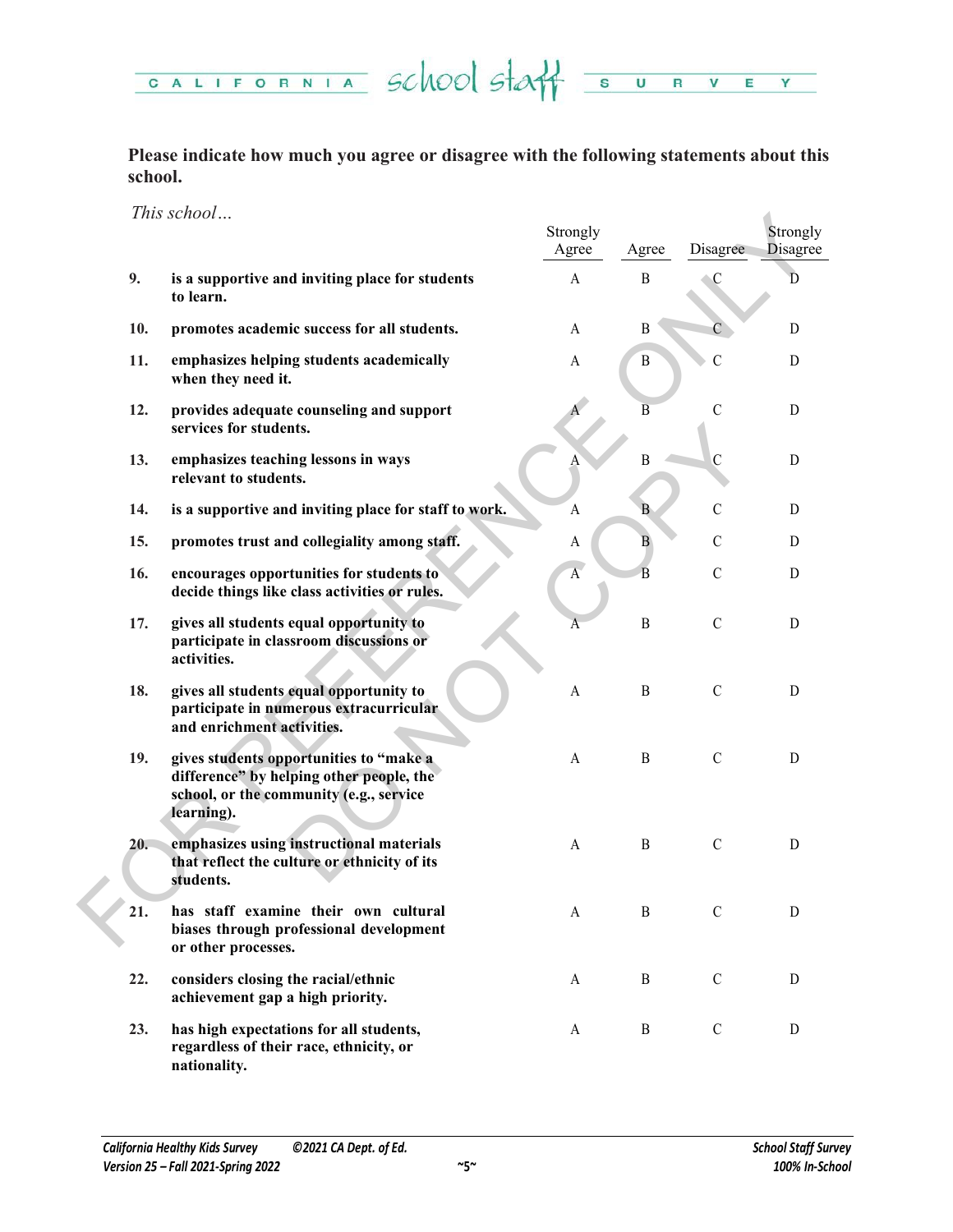### CALIFORNIA School Staff  $\overline{\mathbf{s}}$  $\overline{\mathbf{u}}$  $R$   $V$   $E$  $Y =$

*This school…*

|     |                                                                                               | Strongly<br>Agree | Agree          | Disagree       | Strongly<br>Disagree |
|-----|-----------------------------------------------------------------------------------------------|-------------------|----------------|----------------|----------------------|
| 24. | fosters an appreciation of student diversity and<br>respect for each other.                   | A                 | B              | $\mathcal{C}$  | D                    |
| 25. | handles discipline problems fairly.                                                           | A                 | B              | $\mathcal{C}$  | D                    |
| 26. | is a safe place for students.                                                                 | A                 | $\mathbf B$    |                | D                    |
| 27. | is a safe place for staff.                                                                    | A                 | B              | C              | D                    |
| 28. | is welcoming to and facilitates parent involvement.                                           | A                 | $\, {\bf B}$   | $\overline{C}$ | D                    |
| 29. | has clean and well-maintained facilities and property.                                        | A                 | $\, {\bf B}$   | $\mathcal{C}$  | D                    |
| 30. | has kept staff well-informed about COVID-related<br>safety measures and protocols.            | A                 | $\, {\bf B}$   | $\mathcal{C}$  | D                    |
| 31. | has implemented good COVID-related safety<br>measures and protocols to keep staff healthy.    | A                 | $\mathbf B$    |                | D                    |
| 32. | has implemented good COVID-related safety<br>measures and protocols to keep students healthy. | A                 | $\overline{B}$ | $\overline{C}$ | $\mathbf D$          |
|     | Adults who work at this school.                                                               | Strongly          |                |                | Strong               |
|     |                                                                                               | Agree             | Agree          | Disagree       | Disagr               |
| 33. | really care about every student.                                                              | A                 | B              | $\mathcal{C}$  | D                    |
| 34. | acknowledge and pay attention to students.                                                    | A                 | B              | $\mathcal{C}$  | D                    |
| 35. | want every student to do their best.                                                          | A                 | B              | C              | D                    |
| 36. | listen to what students have to say.                                                          | A                 | B              | C              | D                    |
| 37. | believe that every student can be a success.                                                  | A                 | B              | C              | D                    |
| 38. | treat all students fairly.                                                                    | A                 | B              | $\mathcal{C}$  | D                    |
| 39. | are collaborating regularly.                                                                  | A                 | B              | C              | D                    |
| 40. | have close professional relationships with one another.                                       | A                 | B              | $\mathcal{C}$  | D                    |
| 41. | support and treat each other with respect.                                                    | A                 | B              | $\mathcal{C}$  | D                    |

# *Adults who work at this school…*

| JU. | nas kept start wen-informed about COVID-related<br>safety measures and protocols.             | 'A                | D              | ◡             | D                    |
|-----|-----------------------------------------------------------------------------------------------|-------------------|----------------|---------------|----------------------|
| 31. | has implemented good COVID-related safety<br>measures and protocols to keep staff healthy.    | A                 | $\, {\bf B}$   |               | $\mathbf D$          |
| 32. | has implemented good COVID-related safety<br>measures and protocols to keep students healthy. | A                 | $\overline{B}$ | $\mathcal{C}$ | D                    |
|     | Adults who work at this school                                                                | Strongly<br>Agree | Agree          | Disagree      | Strongly<br>Disagree |
| 33. | really care about every student.                                                              | A                 | B              | $\mathcal{C}$ | D                    |
| 34. | acknowledge and pay attention to students.                                                    | A                 | B              | $\mathcal{C}$ | D                    |
| 35. | want every student to do their best.                                                          | A                 | B              | $\mathcal{C}$ | D                    |
| 36. | listen to what students have to say.                                                          | A                 | <sub>B</sub>   | $\mathcal{C}$ | D                    |
| 37. | believe that every student can be a success.                                                  | A                 | B              | $\mathcal{C}$ | D                    |
| 38. | treat all students fairly.                                                                    | A                 | B              | $\mathcal{C}$ | D                    |
| 39. | are collaborating regularly.                                                                  | A                 | B              | $\mathcal{C}$ | D                    |
| 40. | have close professional relationships with one another.                                       | A                 | <sub>B</sub>   | $\mathcal{C}$ | D                    |
| 41. | support and treat each other with respect.                                                    | A                 | B              | $\mathcal{C}$ | D                    |
| 42. | feel a responsibility to improve this school.                                                 | A                 | B              | $\mathcal{C}$ | D                    |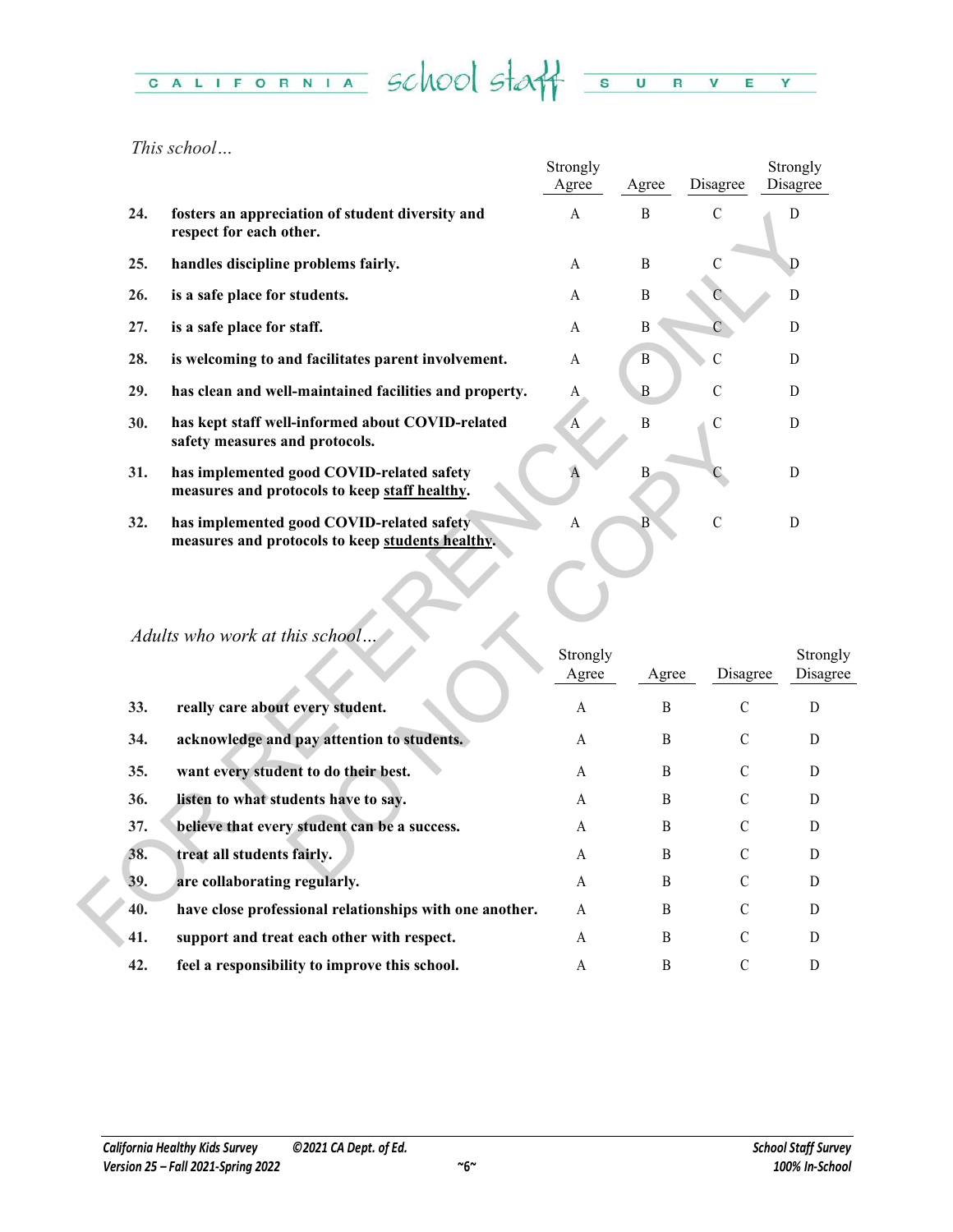# CALIFORNIA SCHOOL STAT SURVEY

*This school…*

|     |                                                                                                                    | Strongly       |       |               | Strongly |
|-----|--------------------------------------------------------------------------------------------------------------------|----------------|-------|---------------|----------|
|     |                                                                                                                    | Agree          | Agree | Disagree      | Disagree |
| 43. | promotes personnel participation in decision-<br>making that affects school practices and policies.                | A              | B     | С             | D        |
| 44. | motivates students to learn.                                                                                       | A              | B     |               | D        |
| 45. | provides the supports needed for teaching<br>culturally and linguistically diverse students.                       | A              |       |               | D        |
| 46. | encourages parents to be active partners in<br>educating their child.                                              | $\overline{A}$ | B     | $\mathcal{C}$ |          |
| 47. | uses objective data such as surveys, truancy<br>counts, and test scores in making school<br>improvement decisions. | $A^{\wedge}$   | B     | C             |          |

| 43.     | promotes personnel participation in decision-<br>making that affects school practices and policies.                                           | A                     | B                | $\mathsf C$   | D                    |
|---------|-----------------------------------------------------------------------------------------------------------------------------------------------|-----------------------|------------------|---------------|----------------------|
| 44.     | motivates students to learn.                                                                                                                  | A                     | B                | $\mathsf C$   | D                    |
| 45.     | provides the supports needed for teaching<br>culturally and linguistically diverse students.                                                  | A                     | $\mathbf{B}$     |               | D                    |
| 46.     | encourages parents to be active partners in<br>educating their child.                                                                         | A                     | $\boldsymbol{B}$ | $\mathcal{C}$ | D                    |
| 47.     | uses objective data such as surveys, truancy<br>counts, and test scores in making school<br>improvement decisions.                            | $A^{\bullet}$         | $\boldsymbol{B}$ | $\mathcal{C}$ | D                    |
| school. | Please indicate how much you agree or disagree with the following statements about your                                                       |                       |                  |               |                      |
|         |                                                                                                                                               | Strongly<br>Agree     | Agree            | Disagree      | Strongly<br>Disagree |
| 48.     | Teachers make it clear to students that bullying is<br>not tolerated.                                                                         |                       | $\mathbf{B}$     | $\mathcal{C}$ | D                    |
| 49.     | If a student was bullied, he or she would tell one of<br>the teachers or staff at school.                                                     | A                     | $\boldsymbol{B}$ | $\mathcal{C}$ | D                    |
| 50.     | Students tell teachers when other students are<br>being bullied.                                                                              | A                     | B                | $\mathcal{C}$ | D                    |
| 51.     | If a student tells a teacher that someone is bullying<br>her or him, the teacher will do something to help.                                   | A                     | B                | $\mathcal{C}$ | D                    |
| 52.     | Students try to stop bullying when they see it<br>happening.                                                                                  | A                     | $\boldsymbol{B}$ | $\mathcal{C}$ | D                    |
| 53.     | Students respect each other's differences (e.g.,<br>gender, race, culture, sexual orientation).                                               | A                     | B                | $\mathcal{C}$ | D                    |
| 54.     | Adults from this school respect differences in<br>students (e.g., gender, race, culture, sexual<br>orientation).                              | $\boldsymbol{\rm{A}}$ | B                | $\mathcal{C}$ | D                    |
| 55.     | Teachers show that they think it is important for<br>students of different races and cultures at this<br>school to get along with each other. | A                     | $\mathbf{B}$     | $\mathbf C$   | D                    |
| 56.     | Students are healthy and physically fit.                                                                                                      | A                     | B                | $\mathbf C$   | D                    |
| 57.     | Students arrive at school alert and rested.                                                                                                   | A                     | $\, {\bf B}$     | $\mathsf C$   | D                    |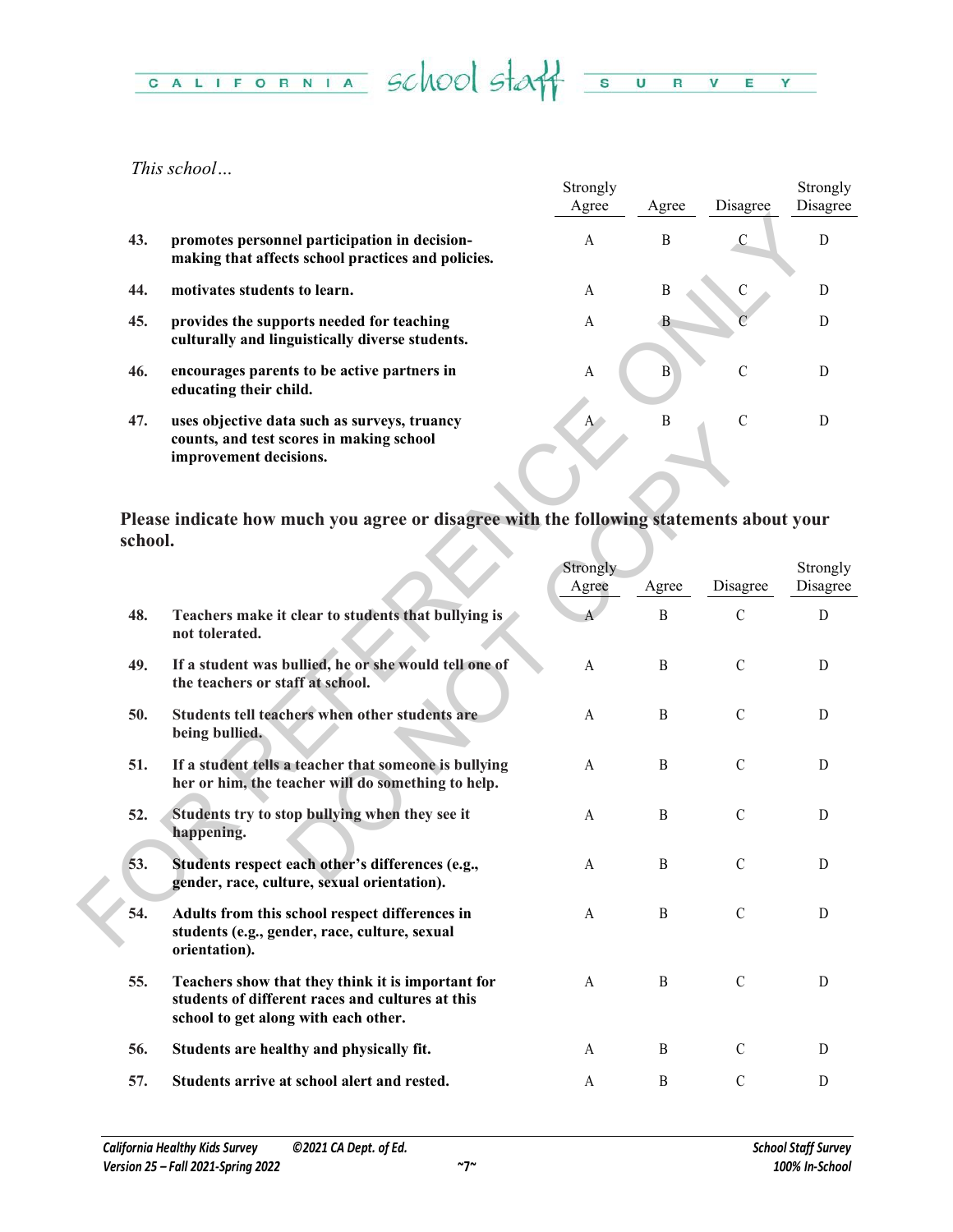

**Please indicate how much you agree or disagree with the following statements about your school.**

|     |                                                                          | Strongly      |       |               | Strongly |
|-----|--------------------------------------------------------------------------|---------------|-------|---------------|----------|
|     |                                                                          | Agree         | Agree | Disagree      | Disagree |
| 58. | Students are motivated to learn.                                         | A             | B     | C             | D        |
| 59. | Students enjoy spending time together during<br>school activities.       | A             | B     |               | D        |
| 60. | Students care about one another.                                         | A             | B     |               | D        |
| 61. | Students treat each other with respect.                                  | A             | B     | $\mathcal{C}$ | D        |
| 62. | Students get along well with one another.                                | A             | B     | $\mathcal{C}$ | D        |
| 63. | This school encourages students to feel responsible<br>for how they act. | $A^{\bullet}$ | B     | C             | D        |
| 64. | Students are motived to complete their schoolwork.                       | $\mathbf{A}$  |       | $\mathcal{C}$ | D        |
| 65. | Students feel hopeful about the future.                                  | A             | B     | $\mathcal{C}$ | D        |
|     |                                                                          |               |       |               |          |

|     |                                                                                      | Agree                 | Agree            | <b>Disagree</b> | Disagree    |
|-----|--------------------------------------------------------------------------------------|-----------------------|------------------|-----------------|-------------|
| 58. | Students are motivated to learn.                                                     | A                     | $\, {\bf B}$     | $\epsilon$      | $\mathbf D$ |
| 59. | Students enjoy spending time together during<br>school activities.                   | A                     | $\, {\bf B}$     | $\mathbf C$     | $\mathbf D$ |
| 60. | Students care about one another.                                                     | A                     | $\overline{B}$   |                 | $\mathbf D$ |
| 61. | Students treat each other with respect.                                              | A                     | B                | $\mathcal{C}$   | D           |
| 62. | Students get along well with one another.                                            | A                     | $\mathbf{B}$     | $\mathsf C$     | D           |
| 63. | This school encourages students to feel responsible<br>for how they act.             | $A^+$                 | $\, {\bf B}$     | $\mathcal{C}$   | $\mathbf D$ |
| 64. | Students are motived to complete their schoolwork.                                   | $\mathbf{A}$          | B                | $\mathcal{C}$   | D           |
| 65. | Students feel hopeful about the future.                                              | A                     | $\mathbf{B}$     | C               | D           |
|     | Please indicate how much you agree or disagree with the following statements.        | Strongly              |                  |                 | Strongly    |
|     |                                                                                      | Agree                 | Agree            | Disagree        | Disagree    |
| 66. | This school encourages students to understand<br>how others think and feel.          | $\boldsymbol{\rm{A}}$ | $\, {\bf B}$     | $\mathcal{C}$   | ${\rm D}$   |
| 67. | Students are taught that they can control their<br>own behavior.                     | A                     | B                | $\mathcal{C}$   | D           |
| 68. | This school helps students resolve conflicts with<br>one another.                    | A                     | B                | $\mathcal{C}$   | D           |
| 69. | This school encourages students to care about<br>how others feel.                    | A                     | B                | $\mathcal{C}$   | D           |
| 70. | The school rules are fair.                                                           | A                     | $\boldsymbol{B}$ | $\mathcal{C}$   | D           |
| 71. | Students in this school are well-behaved.                                            | A                     | B                | $\mathcal{C}$   | D           |
| 72. | The rules at this school are too strict.                                             | A                     | $\boldsymbol{B}$ | $\mathcal{C}$   | D           |
| 73. | It is easy for students to get kicked out of class or<br>get suspended.              | A                     | $\boldsymbol{B}$ | $\mathbf C$     | D           |
| 74. | Students get in trouble for breaking small rules.                                    | A                     | B                | $\mathcal{C}$   | D           |
| 75. | Teachers are very strict here.                                                       | A                     | B                | $\mathcal{C}$   | D           |
| 76. | This school clearly informs students what will<br>happen if they break school rules. | A                     | B                | $\mathcal{C}$   | D           |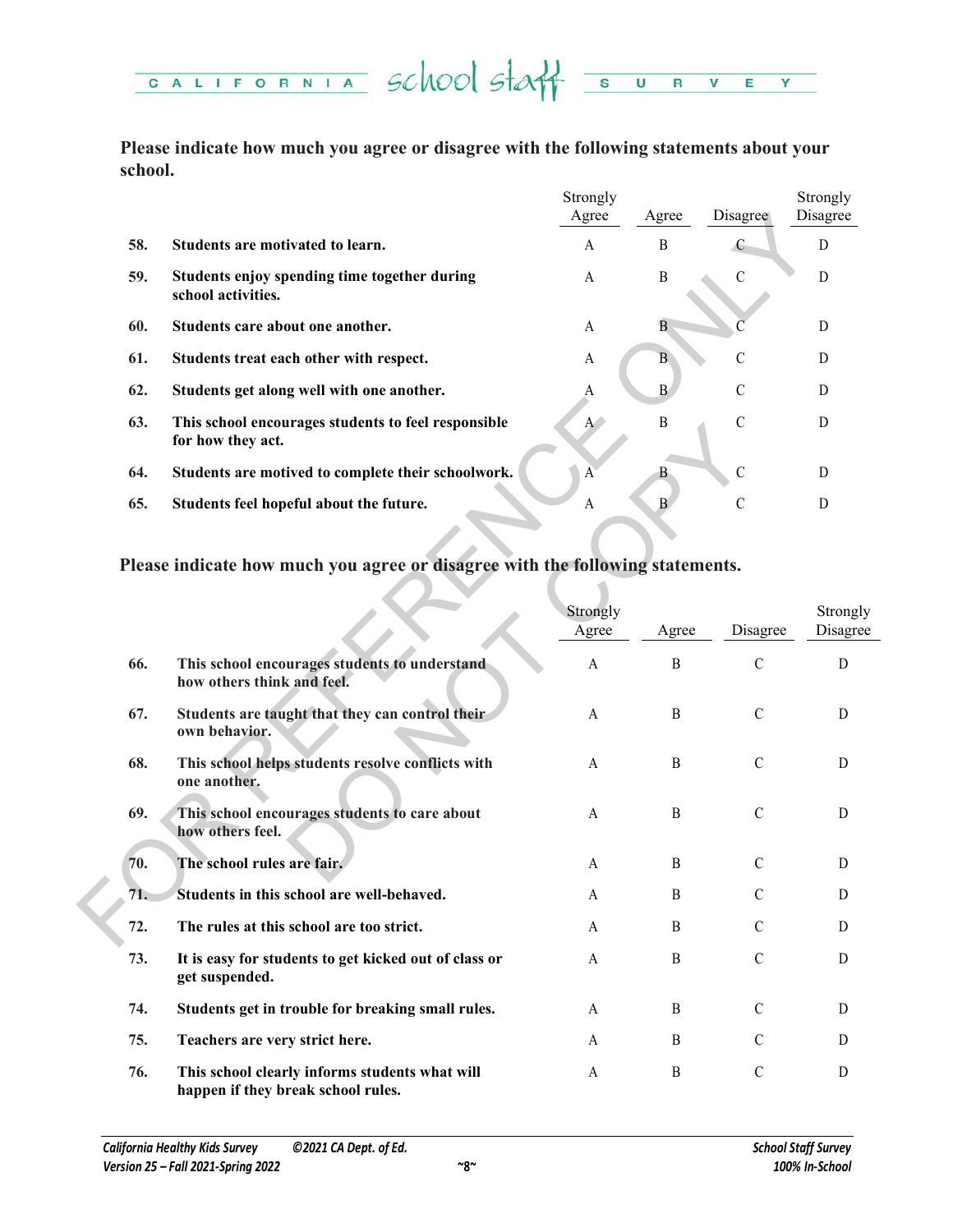### CALIFORNIA School staff  $\overline{\mathbf{s}}$  $\overline{u}$  $\overline{\phantom{a}}$  $\overline{\mathbf{R}}$  $\overline{\mathsf{v}}$ E Y

### **Please indicate how much you agree or disagree with the following statements.**

|     |                                                                                                                  | Strongly<br>Agree | Agree | Disagree | Strongly<br>Disagree |
|-----|------------------------------------------------------------------------------------------------------------------|-------------------|-------|----------|----------------------|
| 77. | Students know what the rules are.                                                                                | А                 | B     | C        |                      |
| 78. | Teachers at this school communicate with<br>parents about what their children are expected<br>to learn in class. | A                 | B     |          | D                    |
| 79. | Parents feel welcome to participate at this school.                                                              | A                 | B     | C        |                      |
| 80. | School staff take parents' concerns seriously.                                                                   | A                 |       |          |                      |

### **The next questions ask for your opinions about student-related problems.**

|     |                                                                                                                  | Agree                    |                 | Agree            | Disagree            | Disag             |
|-----|------------------------------------------------------------------------------------------------------------------|--------------------------|-----------------|------------------|---------------------|-------------------|
| 77. | Students know what the rules are.                                                                                | A                        |                 | B                | $\mathcal{C}$       | $\mathbf{D}$      |
| 78. | Teachers at this school communicate with<br>parents about what their children are expected<br>to learn in class. | A                        |                 | $\boldsymbol{B}$ | C                   | $\mathbf D$       |
| 79. | Parents feel welcome to participate at this school.                                                              | $\mathbf{A}$             |                 | B                | $\mathbf C$         | $\mathbf{D}$      |
| 80. | School staff take parents' concerns seriously.                                                                   | A                        |                 | B                | $\mathcal{C}$       | $\overline{D}$    |
|     | The next questions ask for your opinions about student-related problems.                                         |                          |                 |                  |                     |                   |
|     | For students enrolled in this school, how much of a problem is                                                   |                          |                 |                  |                     |                   |
|     |                                                                                                                  | Insignificant<br>Problem | Mild<br>Problem |                  | Moderate<br>Problem | Severe<br>Problem |
| 81. | student alcohol and drug use?                                                                                    | A                        | $\, {\bf B}$    |                  | $\mathcal{C}$       | D                 |
| 82. | student tobacco use?                                                                                             | A                        | $\overline{B}$  |                  | $\mathcal{C}$       | D                 |
| 83. | student vaping or e-cigarette use?                                                                               | A                        | $\, {\bf B}$    |                  | $\mathcal{C}$       | $\mathbf D$       |
| 84. | harassment or bullying among students?                                                                           | A                        | B               |                  | C                   | D                 |
| 85. | physical fighting between students?                                                                              | A                        | $\, {\bf B}$    |                  | $\mathcal{C}$       | D                 |
| 86. | disruptive student behavior?                                                                                     | A                        | B               |                  | C                   | D                 |
| 87. | racial/ethnic conflict among students?                                                                           | A                        | B               |                  | $\mathcal{C}$       | $\mathbf D$       |
| 88. | student depression or other mental health<br>problems?                                                           | A                        | B               |                  | $\mathcal{C}$       | D                 |
| 89. | lack of respect of staff by students?                                                                            | A                        | B               |                  | $\mathcal{C}$       | D                 |
| 90. | cutting classes or being truant?                                                                                 | A                        | B               |                  | C                   | D                 |
| 91. | gang-related activity?                                                                                           | A                        | B               |                  | C                   | $\mathbf D$       |
| 92. | weapons possession?                                                                                              | A                        | B               |                  | $\mathcal{C}$       | D                 |
| 93. | vandalism (including graffiti)?                                                                                  | A                        | B               |                  | $\mathcal{C}$       | D                 |
| 94. | theft?                                                                                                           | A                        | B               |                  | $\mathcal{C}$       | D                 |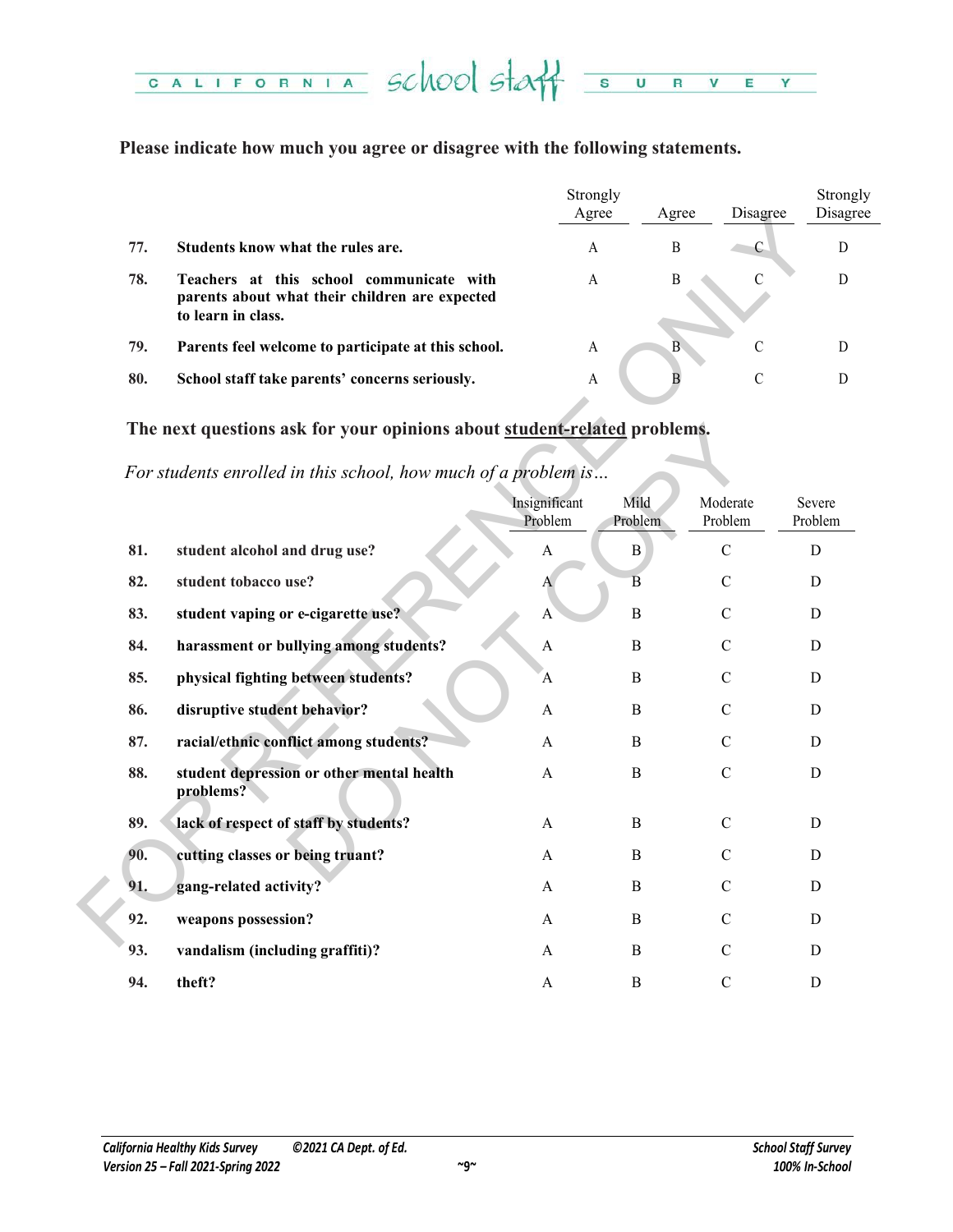

**Do you feel that you need more professional development, training, mentorship, or other support to do your job in any of the following areas?**

|      | Area of Professional Development                                                                                                  | Yes | No           |
|------|-----------------------------------------------------------------------------------------------------------------------------------|-----|--------------|
| 95.  | positive behavioral support and classroom management                                                                              | A   | $\, {\bf B}$ |
| 96.  | working with diverse racial, ethnic, or cultural groups                                                                           | A   | B.           |
| 97.  | supporting students exposed to trauma or stressful life<br>events (e.g., trauma-informed practices)                               | A   | $\, {\bf B}$ |
| 98.  | meeting the social, emotional, and developmental needs<br>of youth (e.g., resilience promotion)                                   |     | $\mathbf B$  |
| 99.  | COVID-related safety measures and protocols to keep staff<br>and students healthy                                                 |     | $\mathbf B$  |
| 100. | creating a positive school climate                                                                                                |     | $\, {\bf B}$ |
|      |                                                                                                                                   |     |              |
| 101. | Does your school ban tobacco use and vaping on school property and at school sponsored events?                                    |     |              |
|      | No<br>A)                                                                                                                          |     |              |
|      | B)<br>Yes                                                                                                                         |     |              |
|      | Don't know<br>$\mathbf{C}$                                                                                                        |     |              |
| 102. | Do you have responsibilities for services or instruction related to health, prevention, discipline,<br>counseling, and/or safety? |     |              |
|      | A)<br>No                                                                                                                          |     |              |
|      | B)<br>Yes                                                                                                                         |     |              |
|      |                                                                                                                                   |     |              |
|      |                                                                                                                                   |     |              |
|      |                                                                                                                                   |     |              |
|      |                                                                                                                                   |     |              |
|      |                                                                                                                                   |     |              |
|      |                                                                                                                                   |     |              |
|      |                                                                                                                                   |     |              |
|      |                                                                                                                                   |     |              |
|      |                                                                                                                                   |     |              |

- **101. Does your school ban tobacco use and vaping on school property and at school sponsored events?**
	- **A)** No
	- **B)** Yes
	- **C)** Don't know
- **102. Do you have responsibilities for services or instruction related to health, prevention, discipline, counseling, and/or safety?**
	- **A)** No
	- **B)** Yes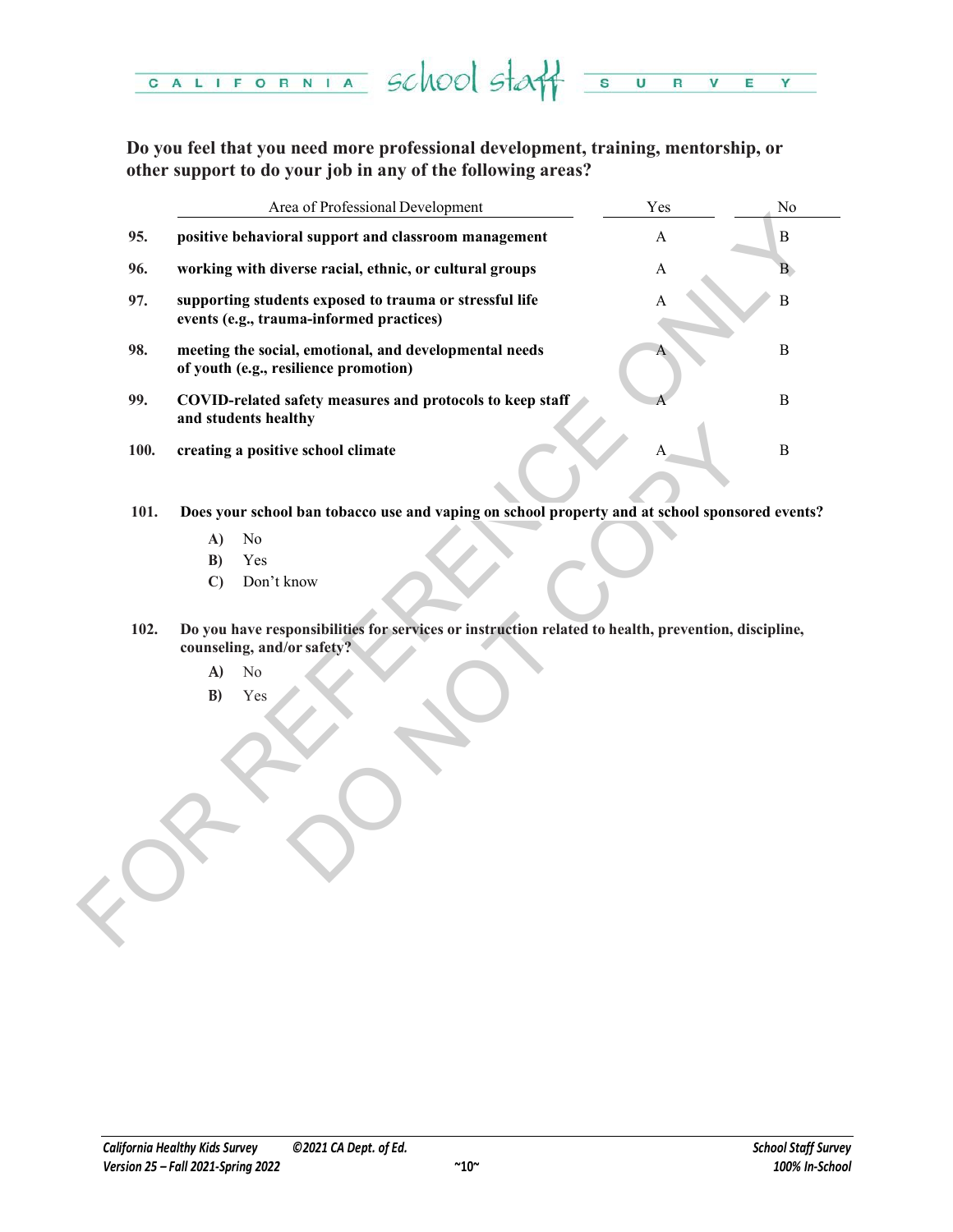

### **SECTION 2**

### **The following questions are ONLY for staff at this school who have responsibilities for services or instruction related to health, prevention, discipline, counseling, and/or safety. If you have such responsibilities, continue through this module. (If not, you have finished the survey. Thank you for your participation.)**

| services or instruction related to health, prevention, discipline, counseling, and/or<br>safety. If you have such responsibilities, continue through this module. (If not, you<br>have finished the survey. Thank you for your participation.) |                                                                                                                                                                                                |                   |              |               |                      |  |  |  |
|------------------------------------------------------------------------------------------------------------------------------------------------------------------------------------------------------------------------------------------------|------------------------------------------------------------------------------------------------------------------------------------------------------------------------------------------------|-------------------|--------------|---------------|----------------------|--|--|--|
|                                                                                                                                                                                                                                                | How much do you agree with the following statements about this school?                                                                                                                         |                   |              |               |                      |  |  |  |
|                                                                                                                                                                                                                                                | This school                                                                                                                                                                                    | Strongly<br>Agree | Agree        | Disagree      | Strongly<br>Disagree |  |  |  |
| 103.                                                                                                                                                                                                                                           | collaborates well with community organizations to<br>help address substance use or other problems<br>among youth.                                                                              | $\mathbf{A}$      | B            | $\mathcal{C}$ | D                    |  |  |  |
| 104.                                                                                                                                                                                                                                           | has sufficient resources to create a safe campus.                                                                                                                                              |                   | B            | C             | D                    |  |  |  |
| 105.                                                                                                                                                                                                                                           | has sufficient resources to address substance use<br>prevention needs.                                                                                                                         | $\boldsymbol{A}$  | $\mathbf{B}$ | $\mathcal{C}$ | D                    |  |  |  |
| 106.                                                                                                                                                                                                                                           | consistently enforces policies banning tobacco<br>use/vaping on school property.                                                                                                               | $\mathbf A$       | B            | $\mathcal{C}$ | D                    |  |  |  |
| 107.                                                                                                                                                                                                                                           | punishes first-time violations of alcohol or other<br>drug policies by at least an out-of-school<br>suspension.                                                                                | А                 | $\, {\bf B}$ | $\mathcal{C}$ | D                    |  |  |  |
| 108.                                                                                                                                                                                                                                           | enforces zero tolerance policies.                                                                                                                                                              | A                 | B            | $\mathcal{C}$ | D                    |  |  |  |
| 109.                                                                                                                                                                                                                                           | seeks to maintain a secure campus through such<br>means as metal detectors, security guards, or<br>personal searches.                                                                          | $\overline{A}$    | $\, {\bf B}$ | $\mathcal{C}$ | D                    |  |  |  |
| 110.                                                                                                                                                                                                                                           | provides effective confidential support and<br>referral services for students needing help<br>because of substance abuse, violence, or other<br>problems (e.g., a Student Assistance Program). | A                 | B            | $\mathcal{C}$ | D                    |  |  |  |
| 111.                                                                                                                                                                                                                                           | considers substance abuse prevention an<br>important goal.                                                                                                                                     | A                 | B            | $\mathcal{C}$ | D                    |  |  |  |
| 112.                                                                                                                                                                                                                                           | provides adequate health services for students.                                                                                                                                                | A                 | B            | $\mathcal{C}$ | D                    |  |  |  |
| 113.                                                                                                                                                                                                                                           | emphasizes helping students with their<br>social, emotional, and behavioral<br>problems.                                                                                                       | A                 | B            | $\mathcal{C}$ | D                    |  |  |  |
| 114.                                                                                                                                                                                                                                           | uses restorative practices to help resolve conflicts.                                                                                                                                          | A                 | B            | $\mathcal{C}$ | D                    |  |  |  |
| 115.                                                                                                                                                                                                                                           | implements trauma-informed practices.                                                                                                                                                          | A                 | B            | $\mathbf C$   | D                    |  |  |  |